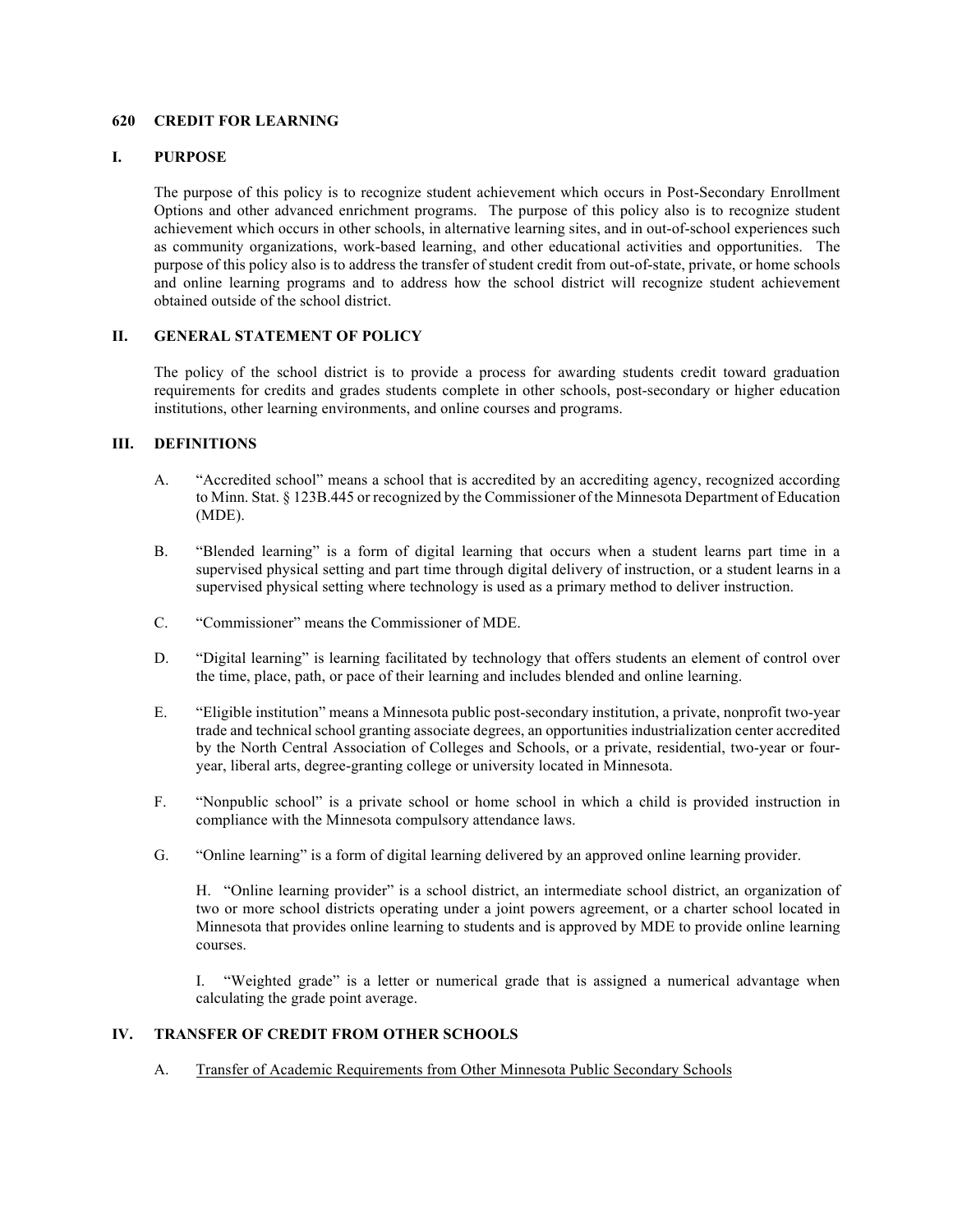- 1. The school district will accept and transfer secondary credits and grades awarded to a student from another Minnesota public secondary school upon presentation of a certified transcript from the transferring public secondary school evidencing the course taken and the grade and credit awarded.
- 2. Credits and grades awarded from another Minnesota public secondary school may be used to compute honor roll and/or class rank. The district will determine credits used to compute honor roll and/or class rank on an individual basis aligned to the credit system.

# B. Transfer of Academic Requirements from Other Schools

- 1. The school district will accept secondary credits and grades awarded to a student for courses successfully completed at a public school outside of Minnesota or an accredited nonpublic school upon presentation of a certified transcript from the transferring public school in another state or nonpublic school evidencing the course taken and the grade and credit awarded.
	- a. When a determination is made that the content of the course aligns directly with school district graduation requirements, the student will be awarded commensurate credits and grades.
	- b. Commensurate credits and grades awarded from an accredited nonpublic school or public school in another state may be used to compute honor roll and/or class rank. The district will determine credits used to compute honor roll and/or class rank on an individual basis aligned to the credit system
	- c. In the event the content of a course taken at an accredited nonpublic school or public school in another state does not fully align with the content of the school district's high school graduation requirements but is comparable to elective credits offered by the school district for graduation, the student may be provided elective credit applied toward graduation requirements. Credit that does not fully align with the school district's high school graduation requirements will not be used to compute honor roll and/or class rank.
	- d. If no comparable course is offered by the school district for which high school graduation credit would be provided, no credit will be provided to the student.
- 2. Students transferring from a non-accredited, nonpublic school shall receive credit from the school district upon presentation of a transcript or other documentation evidencing the course taken and grade and credit awarded.
	- a. Students will be required to provide copies of course descriptions, syllabi, or work samples for determination of appropriate credit. In addition, students also may be asked to provide interviews/conferences with the student and/or student's parent and/or former administrator or teacher; review of a record of the student's entire curriculum at the nonpublic school; and review of the student's complete record of academic achievement.
	- b. Where the school district determines that a course completed by a student at a nonaccredited, nonpublic school is commensurate with school district graduation requirements, credit shall be awarded, but the grade shall be "P" (pass).
	- c. In the event the content of a course taken at a non-accredited, nonpublic school does not fully align with the content of the school district's high school graduation requirements but is comparable to elective credits offered by the school district for graduation, the student may be provided elective credit applied toward graduation requirements.
	- d. If no comparable course is offered by the school district for which local high school graduation credit would be provided, no credit will be provided to the student.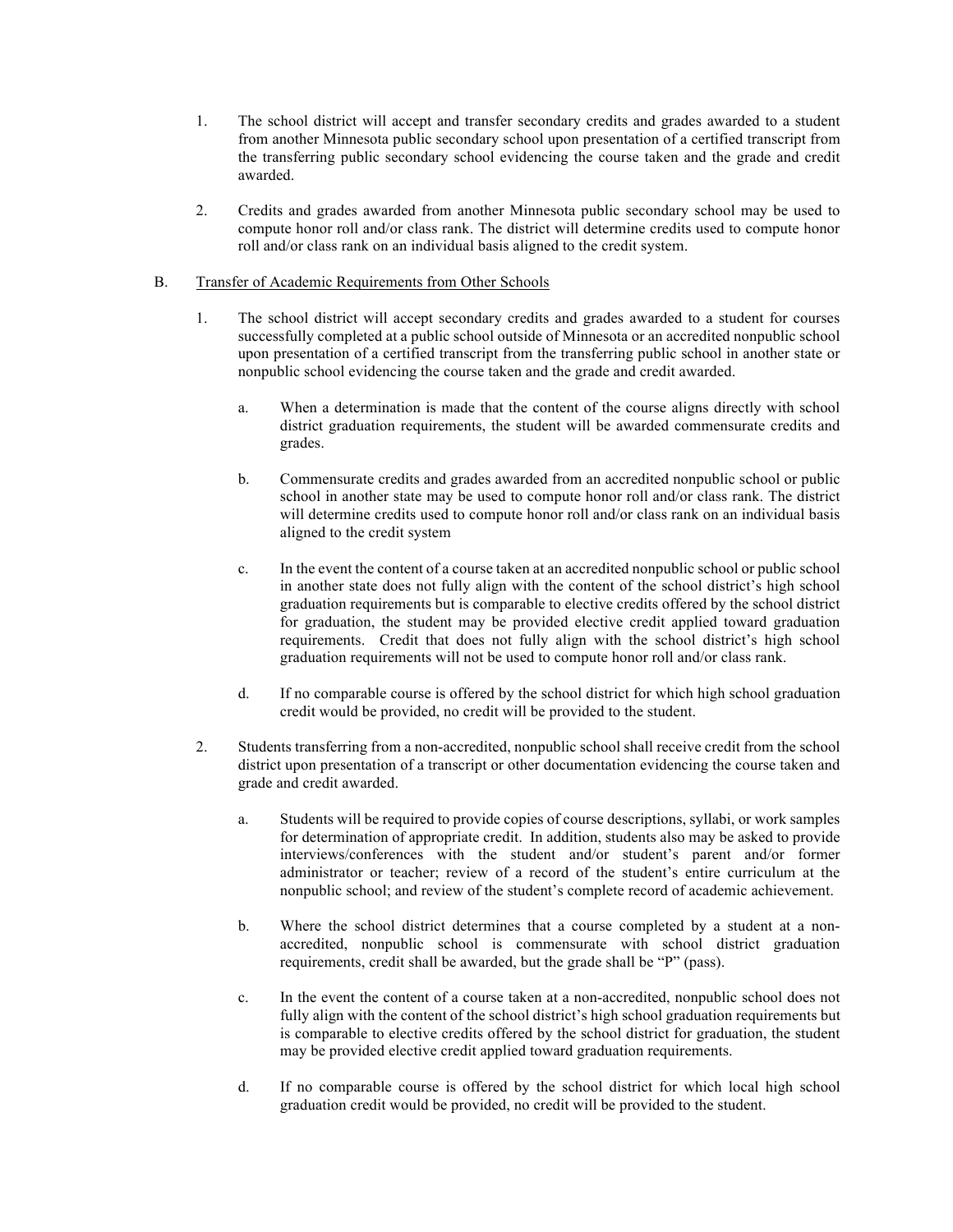e. Credit and grades earned from a non-accredited nonpublic school shall not be used to compute honor roll and/or class rank.

## **V. POST-SECONDARY ENROLLMENT CREDIT**

- A. A student who satisfactorily completes a post-secondary enrollment options course or program under Minn. Stat. § 124D.09 that has been approved as meeting the necessary requirements is not required to complete other requirements of the Minnesota Academic Standards content standards corresponding to that specific rigorous course of study.
- B. Secondary credits granted to a student through a post-secondary enrollment options course or program that meets or exceeds a graduation standard or requirement shall be counted toward the graduation and credit requirements of a student completing the Minnesota Academic Standards.
	- 1. Course credit will be considered by the school district only upon presentation of a certified transcript from an eligible institution evidencing the course taken and the grade and credit awarded.
	- 2. Seven quarter or four semester post-secondary credits shall equal at least one full year of high school credit. Fewer post-secondary credits may be prorated.
	- 3. When a determination is made that the content of the post-secondary course aligns directly with a required course for high school graduation, the commensurate credit and grade will be recorded on the student's transcript as a course credit applied toward graduation requirements.
	- 4. In the event the content of the post-secondary course does not fully align with the content of a high school course required for graduation but is comparable to elective credits offered by the school district for graduation, the school district may provide elective credit and the grade will be recorded on the student's transcript as an elective course credit applied toward graduation requirements.
	- 5. If no comparable course is offered by the school district for which high school graduation credit would be provided, the school district will notify the Commissioner, who shall determine the number of credits that shall be granted to a student.
	- 6. When secondary credit is granted for post-secondary credits taken by a student, the school district will record those credits on the student's transcript as credits earned at a post-secondary institution.
- C. A list of the courses or programs meeting the necessary requirements may be obtained from the school district.

# **VI. CREDIT FROM ONLINE LEARNING COURSES**

- A. Secondary credits granted to a student through an online learning course or program that meets or exceeds a graduation standard or requirement shall be counted toward the graduation and credit requirements of a student completing the Minnesota Academic Standards.
- B. Course credit will be considered only upon official documentation from the online learning provider evidencing the course taken and the grade and credit awarded to the student.
- C. When a student provides documentation from an online learning provider, the course credit and course grade shall be recorded and counted toward graduation credit requirements for all courses or programs that meet or exceed the school district's graduation requirements in the same manner as credits are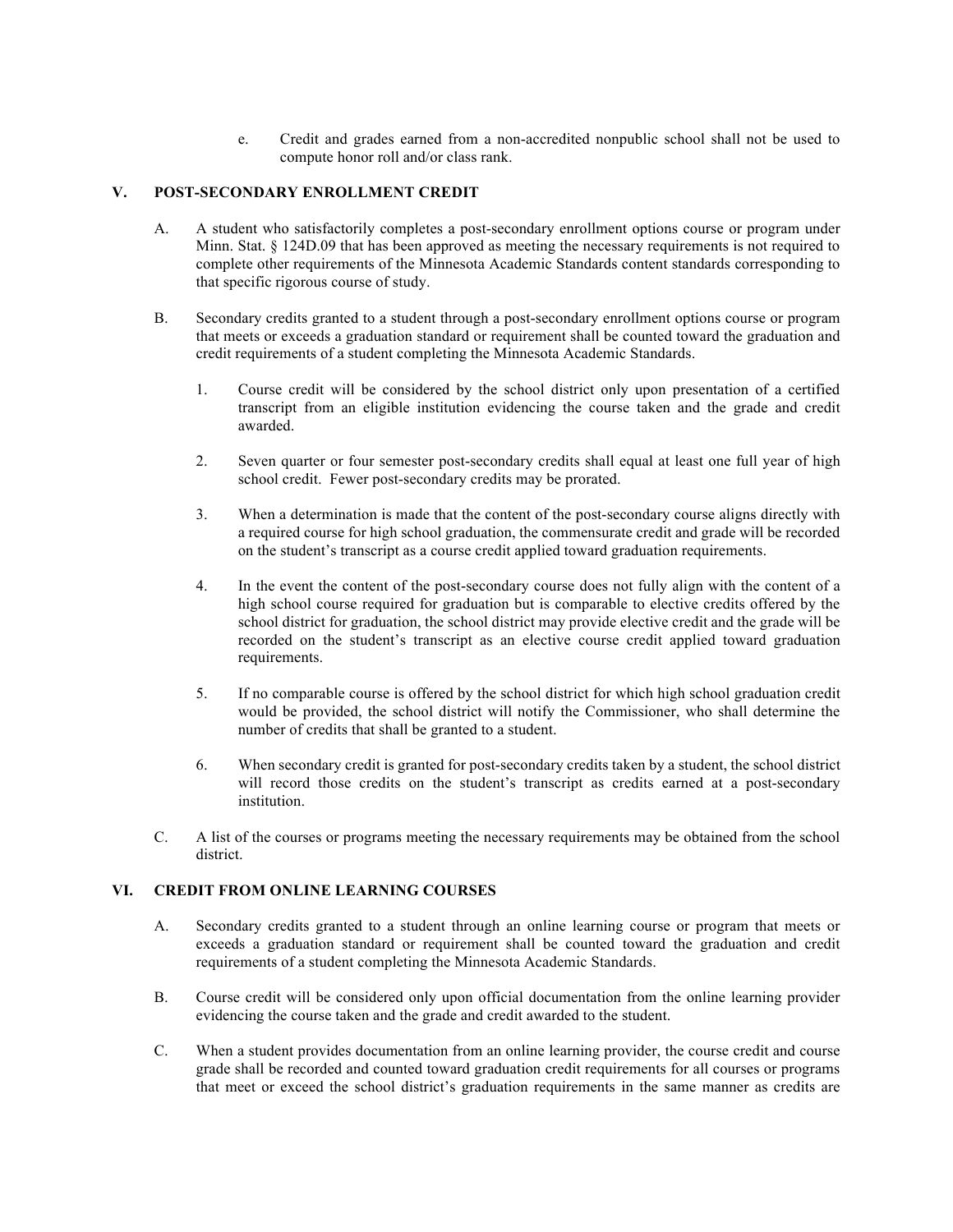awarded for students transferring from another Minnesota public school as set forth in Section IV.A. above.

## **VII. ADVANCED ACADEMIC CREDIT**

- A. The school district will grant academic credit to a student attending an accelerated or advanced academic course offered by a higher education institution or a nonprofit public agency, other than the school district.
- B. Course credit will be considered only upon official documentation from the higher education institution or nonprofit public agency that the student successfully completed the course attended and passed an examination approved by the school district.
- C. When a determination is made that the content of the advanced academic course aligns directly with a required course for high school graduation, the commensurate credit and grade will be recorded on the student's transcript as a course credit applied toward graduation requirements.
- D. In the event the content of the advanced academic course does not fully align with the content of a high school course required for graduation but is comparable to elective credits offered by the school district for graduation, the school district may provide elective credit and the grade will be recorded on the student's transcript as an elective course credit applied toward graduation requirements.
- E. If no comparable course is offered by the school district for which high school graduation credit would be provided, the school district will notify the Commissioner and request a determination of the number of credits that shall be granted to a student.

## **VIII. WEIGHTED GRADES**

- A. The school district offers weighted grades for courses that are identified as more rigorous or academically challenging as follows: Advanced Placement (AP) courses
	- 1. A grade awarded in an Advanced Placement course have an addition of .5 to the final grade point of the course.
- B. The school district will update its website prior to the beginning of each school year with a listing of the courses for which a student may earn a weighted grade.

## **IX. PROCESS FOR AWARDING CREDIT**

- A. The building principal will be responsible for carrying out the process to award credits and grades pursuant to this policy. The building principal will notify students in writing of the decision as to how credits and grades will be awarded.
- B. A student or the student's parent or guardian may seek reconsideration of the decision by the building principal as to credits and/or grades awarded upon request of a student or the student's parent or guardian if the request is made in writing to the superintendent within five school days of the date of the building principal's decision. The request should set forth the credit and/or grade requested and the reason(s) why credit(s)/grade(s) should be provided as requested. Any pertinent documentation in support of the request should be submitted.
- C. The decision of the superintendent as to the award of credits or grades shall be a final decision by the school district and shall not be appealable by the student or student's parent or guardian except as set forth in Section IX.D. below.